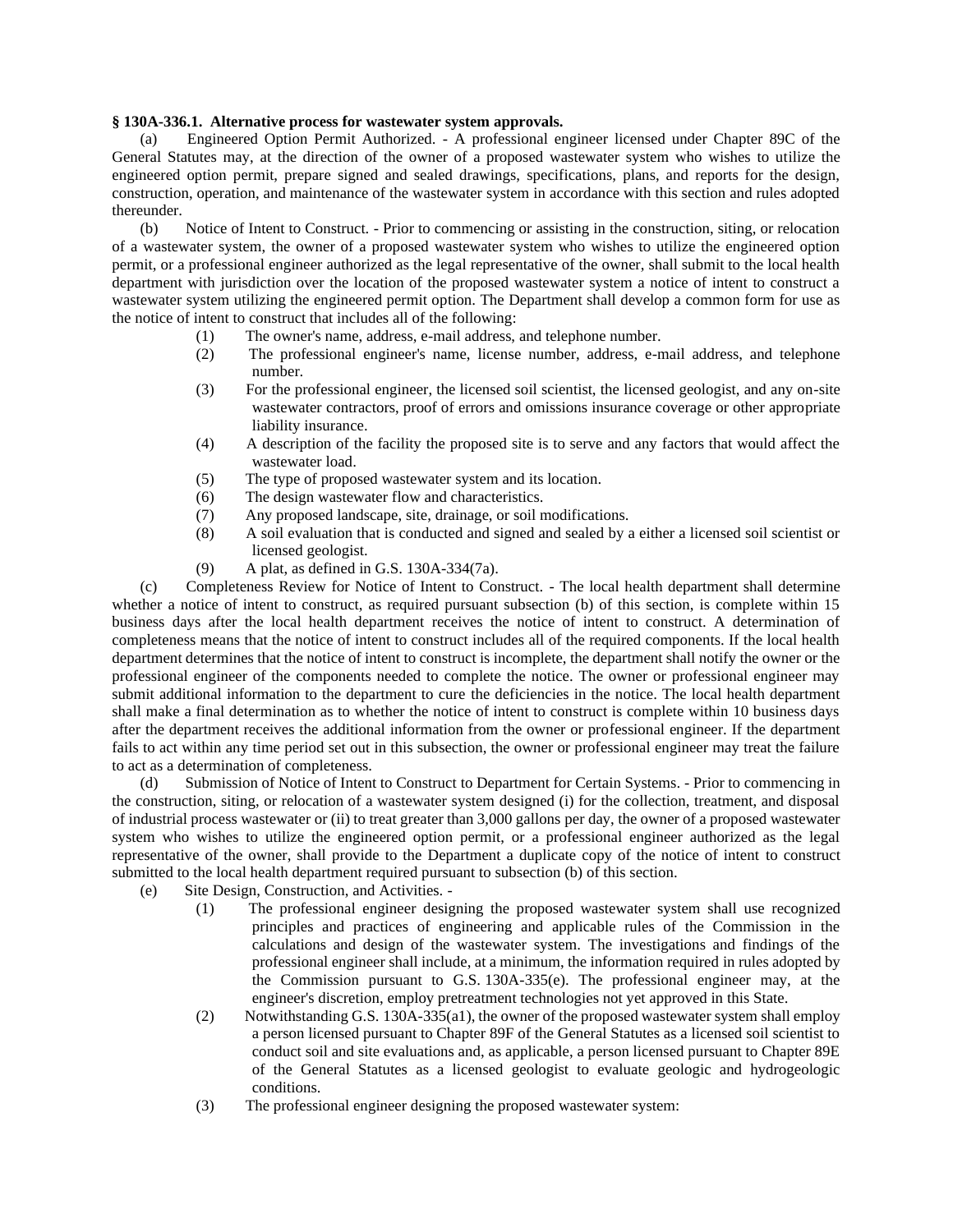- a. Shall be responsible for the engineer's scope of work, including all aspects of the design and any drawings, specifications, plans, or reports that are signed and sealed by the professional engineer.
- b. Shall prepare a signed and sealed statement of special inspections that includes the following items:
	- 1. The materials, systems, components, and work subject to special inspection or testing.
	- 2. The type and extent of each special inspection and each test.
	- 3. The frequency of each type of special inspection. For purposes of this sub-sub-subdivision, frequency of special inspections shall be required on either a continuous or periodic basis. Continuous special inspections mean the full-time observation of work requiring special inspection by an approved special inspector who is present in the area where the work is performed. Periodic special inspections mean the part-time or intermittent observation of work requiring a special inspection by an approved special inspector who is present in the area where the work is or has been performed and at the completion of the work.
- c. May assist the owner of the proposed wastewater system with the selection of an on-site wastewater system contractor certified pursuant to Article 5 of Chapter 90A of the General Statutes.
- (4) An on-site wastewater system contractor, licensed pursuant to Article 5 of Chapter 90A of the General Statutes, who is employed by the owner of the wastewater system, shall:
	- a. Be responsible for all aspects of the construction and installation of the wastewater system or components of the wastewater system, including adherence to the design, specifications, and any special inspections that are prepared, signed, and sealed by the professional engineer in accordance with all the applicable provisions of this section.
	- b. Submit a signed and dated statement of responsibility to the owner of the wastewater system, prior to the commencement of work, that contains acknowledgement and awareness of the requirements in the professional engineer's statement of special inspections.
- (5) Where the professional engineer's designs, plans, and specifications call for the installation of a conventional wastewater system, such designs, plans, and specifications shall allow for the installation of an accepted system in lieu of a conventional system in accordance with the accepted system approval.
- (6) In addition to the requirements of this section, the owner, the professional engineer designing the proposed wastewater system, and any on-site wastewater system contractors employed to construct or install the wastewater system shall comply with applicable federal, State, and local laws, regulations, rules, and ordinances.

(f) No Public Liability. - The Department, the Department's authorized agents, or local health departments shall have no liability for wastewater systems designed, constructed, and installed pursuant to a engineered option permit.

- (g) Inspections, Construction Observations, and Reports.
	- (1) Site visits. The local health department may, at any time, conduct a site visit of the wastewater system.
	- (2) Construction observations. The professional engineer who designed the wastewater system shall make periodic visits to the site, at intervals appropriate to the stage of construction, to observe the progress and quality of the construction and to determine, generally, if the construction is proceeding in accordance with the engineer's plans and specifications.
	- (3) Special inspections. The owner of the proposed wastewater system shall employ one or more approved special inspectors to conduct special inspections during the construction of the wastewater system. The professional engineer who designed the wastewater system, or the engineer's personnel, may function as an approved agency to conduct special inspections required by this subdivision. The professional engineer's personnel shall only operate as an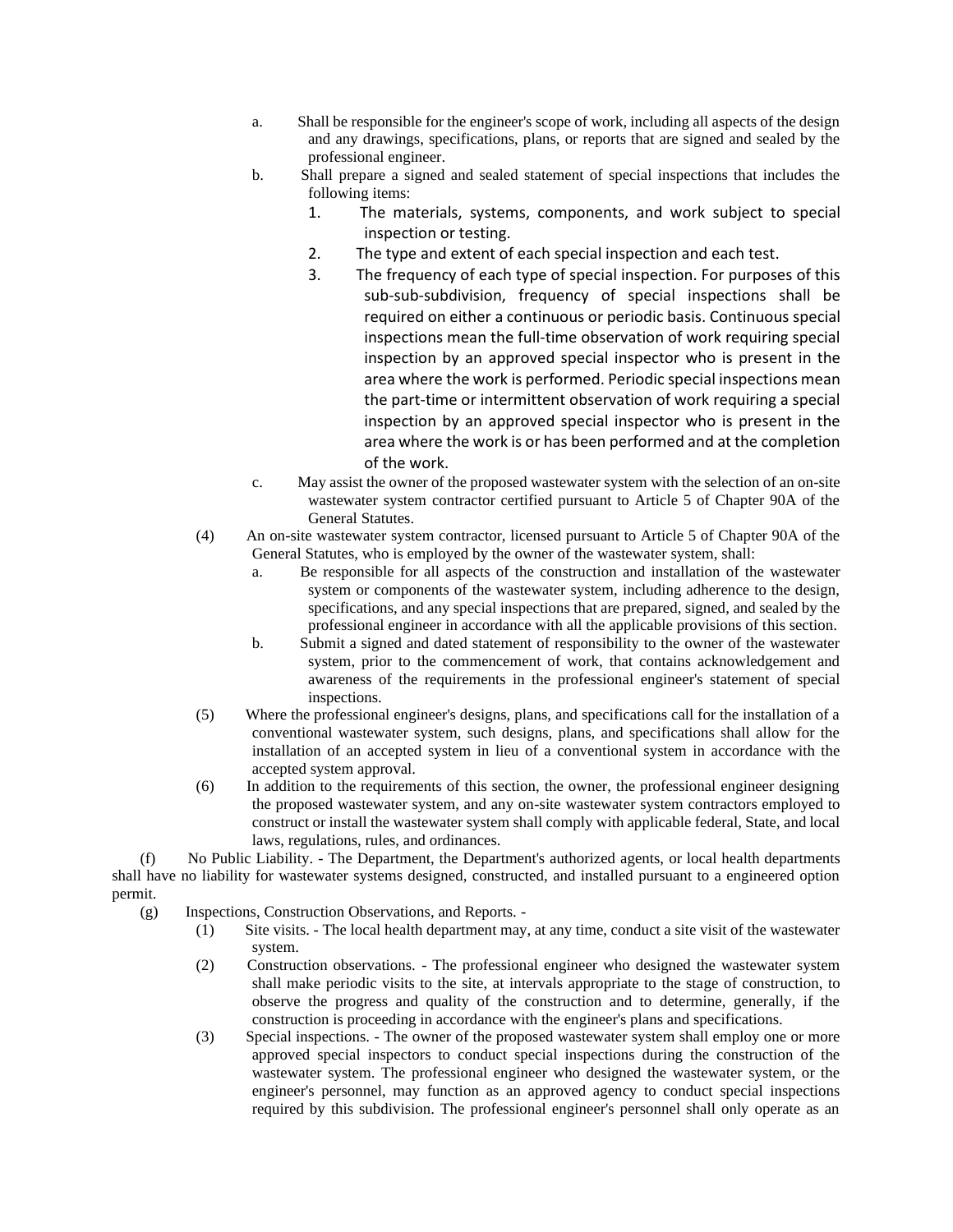approved agency for special inspections if the personnel can demonstrate competence and relevant experience or training. For purposes of this subdivision, experience or training shall be considered relevant when the documented experience or training is related in complexity to the same type of special inspection activities for projects of similar complexity and material qualities.

(4) Inspection reports. - Approved special inspectors shall maintain and furnish all inspection records to the professional engineer who designed the wastewater system. The records shall indicate whether the work inspected was completed in conformance with the engineer's design and specifications. Any discrepancies identified between the completed work and the engineer's design shall be brought to the immediate attention of the on-site wastewater system contractor for correction. If discrepancies are not corrected, they shall be brought to the attention of the professional engineer who designed the wastewater system prior to completion of work. A final inspection report documenting the required special inspections and the correction of any identified discrepancies shall be provided to the professional engineer and the owner of the wastewater system for review at the post-construction conference required pursuant to subsection (j) of this section.

(h) Local Authority. - This section shall not relieve the owner or operator of a wastewater system from complying with any and all modifications or additions to rules adopted by a local health department to protect public health pursuant to G.S. 130A-335(c) that are required at the time the owner or operator submits the notice of intent to construct pursuant to G.S. 130A-336.1(b). The local health department shall notify the owner or operator of the wastewater system of any issues of compliance related to such modifications or additions.

- (i) Operations and Management.
	- (1) The professional engineer designing the wastewater system shall establish a written operations and management program based on the size and complexity of the wastewater system and shall provide the program to the owner.
	- (2) The owner shall enter into a contract with a water pollution control system operator certified pursuant to Part 1 of Article 3 of Chapter 90A of the General Statutes and who is selected from the list of certified operators maintained by the Division of Water Resources in the Department of Environment and Natural Resources for operation and maintenance of the wastewater system in accordance with rules adopted by the Commission.
	- (3) The owner of the wastewater system shall be responsible for the continued adherence to the operations and management program established by the professional engineer pursuant to subdivision (1) of this subsection.

(j) Post-Construction Conference. - The professional engineer designing the wastewater system shall hold a post-construction conference with the owner of the wastewater system; the licensed soil scientist or licensed geologist who performed the soils evaluation for the wastewater system; the on-site wastewater system contractor, certified pursuant to Article 5 of Chapter 90A of the General Statutes, who installed the wastewater system; the certified operator of the wastewater system, if any; and representatives from the local health department and, as applicable, the Department. The post-construction conference shall include start-up of the wastewater system and any required verification of system design or system components. The post-construction conference required by this subsection may be waived for Type I, II, and III wastewater systems, as listed in 15A NCAC 18A .1961 Table V(a), upon written request by the professional engineer and written approval by the owner of the wastewater system.

- (k) Required Documentation.
	- (1) At the completion of the post-construction conference conducted pursuant to subsection (j) of this section, the professional engineer who designed the wastewater system shall deliver to the owner signed, sealed, and dated copies of the engineer's report, which, for purposes of this subsection, shall include the following:
		- a. The evaluation of soil conditions and site features as prepared by either the licensed soil scientist or licensed geologist.
		- b. The drawings, specifications, plans, and reports of the wastewater system, including the statement of special inspections required pursuant to G.S. 130A-336.1(e)(3); the onsite wastewater system contractor's signed statement of responsibility required pursuant to G.S. 130A-336.1(e)(4); records of all special inspections; and the final inspection report documenting the correction of any identified discrepancies required pursuant to subsection (g) of this section.